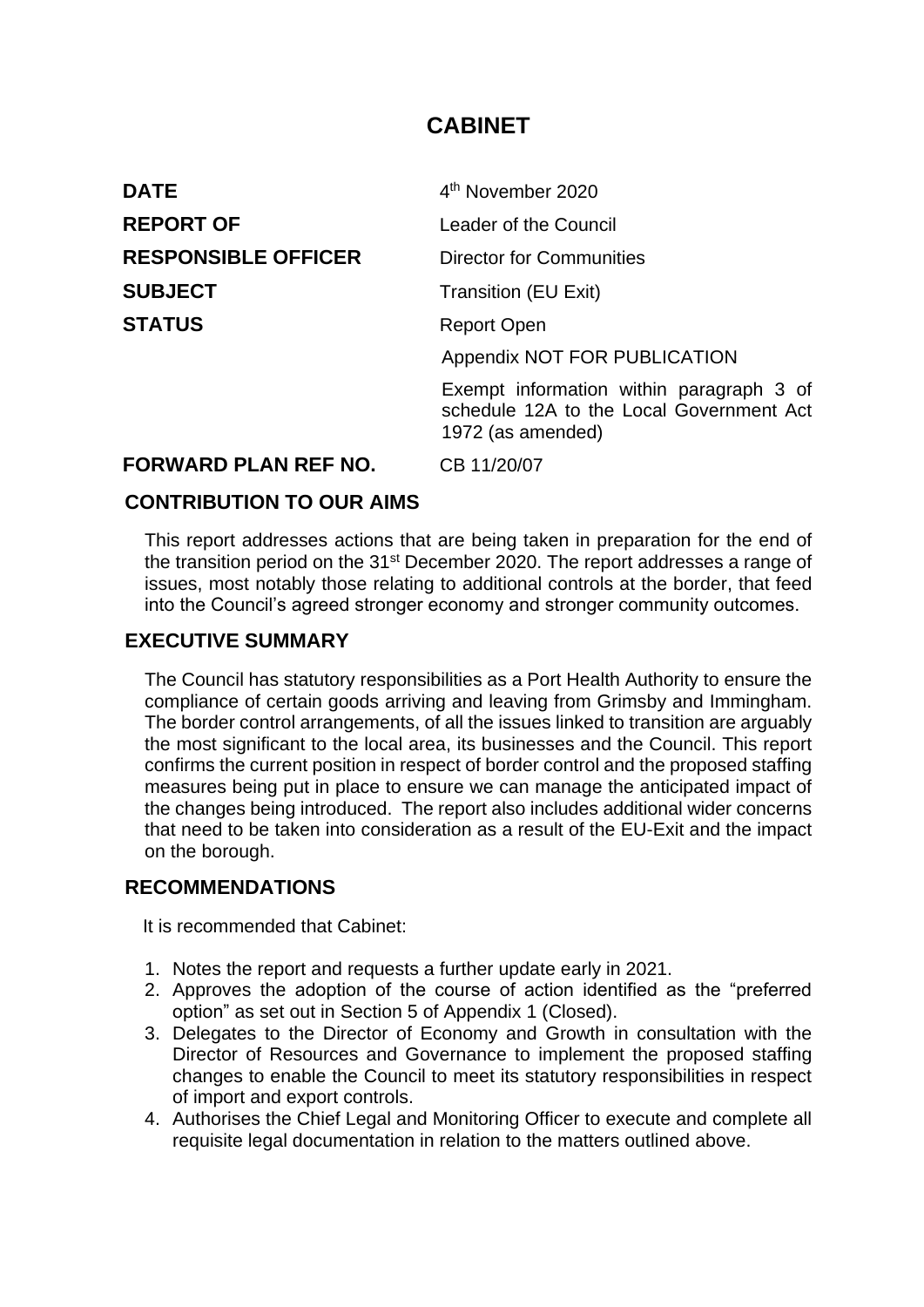# **REASONS FOR DECISION**

The costs of the changes to the Council's staffing establishment exceed the key decision threshold.

#### **1. BACKGROUND AND ISSUES**

- 1.1 Since the 2016 referendum the Council has monitored the Brexit/ Transition developments. The issue has been the subject of regional and sub regional planning with the Local Resilience Forum and involved regular engagement with a range of government departments, most notably of late with DEFRA. The Council has an established officer group which was suspended during the Covid lock down period and reconvened in June. The group has considered a number of issues to mitigate risks and prepare for the end of the transition period (31st December 2020).
- 1.2 The areas under consideration have included the following:
	- **1.2.1 Clandestines** recent years have seen an increase in the number of people trying to enter the country via the ports. Multi agency plans are in place in the Humber to ensure that there is a robust response to any reports received from Border Force. Exercises have been coordinated by the CCG and Public Health and awareness of the agreed protocols remains a high priority, particularly given the heightened risk of Covid.
	- **1.2.2 EU Settlement Scheme** the deadline for the registration of EU citizens who wish to remain in the UK is June 2021. The Council has had an ongoing communications campaign promoting the government guidance on the scheme. North East Lincolnshire has experienced an increase in the number of European Nationals living in the borough in the last 10 years. 4,200 people had registered under the settlement scheme by August 2020.
	- **1.2.3 New immigration rules** there was concern pre-Covid about the impact of the new policy on certain sectors in our local economy, particularly the care sector and food processing, where low paid lower skilled workers were recruited from abroad. The economic picture has changed significantly, with increased local unemployment. It is uncertain whether there will be additional shortages in some occupational groups which were traditionally filled by migrant workers.
	- **1.2.4 Green Recovery** The Environment Bill is part of the UK response to leaving the EU and we will assess the impact of the measures in it for the Council as it will include targets, plans and policies for improving the natural environment. It will also create the Office for Environment Protection, waste and resource efficiency, air quality, water resource management, nature and biodiversity, conservation covenants, regulation of chemicals and recall of products failing to meet environmental standards.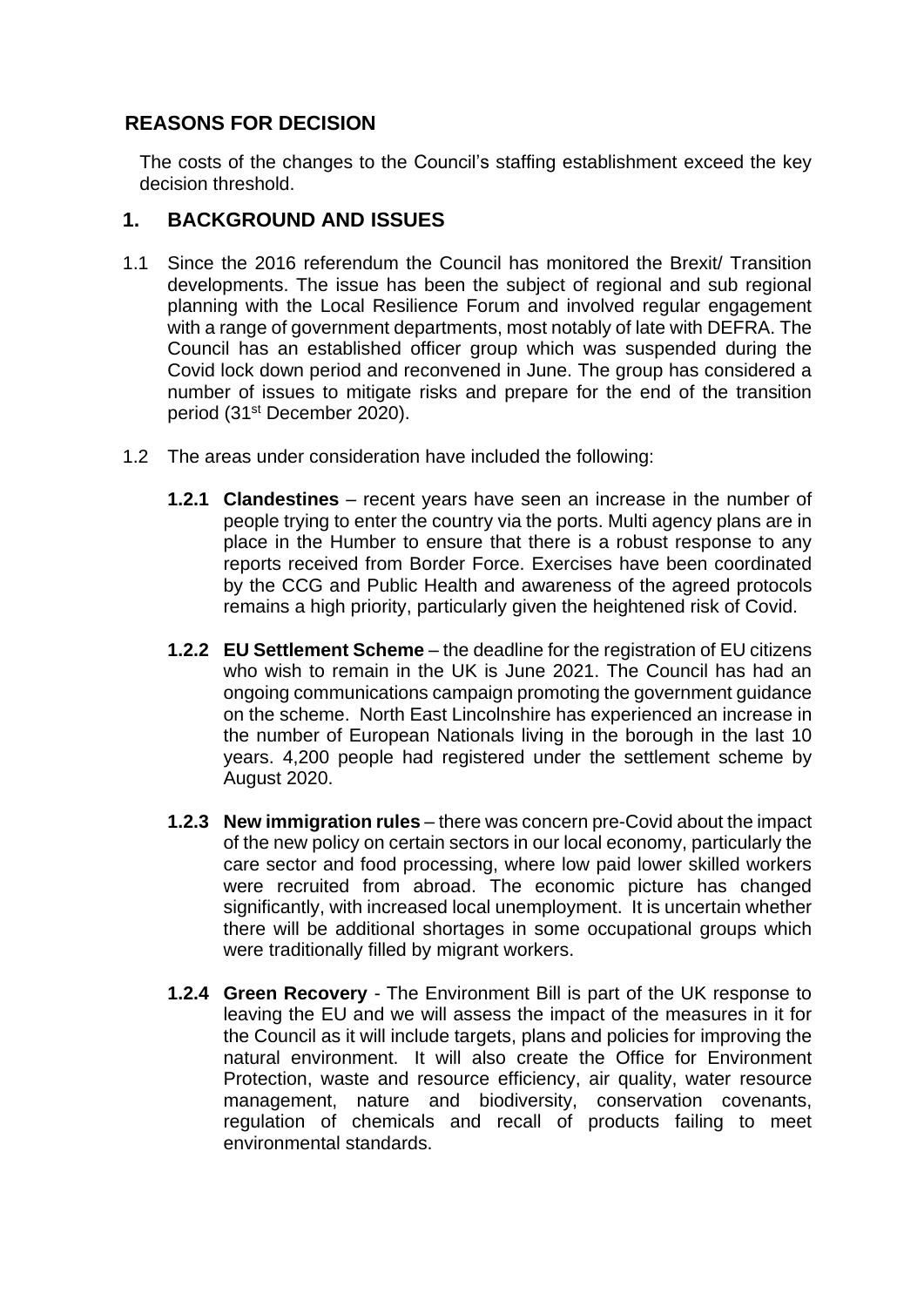- **1.2.5 Ports** transport logistics significant planning took place pre-Brexit to ensure contingency traffic management plans were in place in and around the ports to try and mitigate traffic disruption. These plans are being refreshed at the Humber level via the LRF (Local Resilience Forum).
- **1.2.6 Border Control Post** Currently located in Grimsby on the ABP port estate, this has been the subject of dialogue between the Council and ABP for a number of years. The potential relocation and scaling up of the facility are now front and centre of discussions with DEFRA, ABP and the Council as part of the preparations to introduce the UK's Border Operating Model in 2021. Discussions are still ongoing in terms of the location of the facility and the nature and frequency of checks required.
- **1.2.7 Import and Export Controls -** North East Lincolnshire Council currently contains the Port Health Authority function for Grimsby and Immingham Port. This makes the Council responsible for both port health checks on imported goods and inland food control including export controls. We are currently the only Council in England that handle all disciplines in any larger quantities.



Humber port complex is the largest (by tonnage) in the UK and have the fourth largest share of world tonnage in Northern Europe. Humber ports handle around 17% of total UK seaborne trade. Our ports in Grimsby and Immingham are large contributors to the Humber port success and are at the forefront of major development in offshore wind. The proximity of high-volume import and export locations have created a strong food manufacturing, food storage and logistic industry within North East Lincolnshire providing a substantial share of employment opportunities in the area.

The UK Government announced in February 2020 its intention to impose checks on EU (European Union) goods following the UK's exit from the EU, using a staged approach:

**January 2021- Introduction of Import & Inland controls -** Live Animals & High-Risk Animal By-Products will require pre-notification and the relevant health documentation. No physical checks at the border or requirement to go through Border Control Post (BCP). All EU origin fishery product imports to be accompanied by catch certificates (IUU – Illegal Fishing Controls). Expectation that EU will require Export Health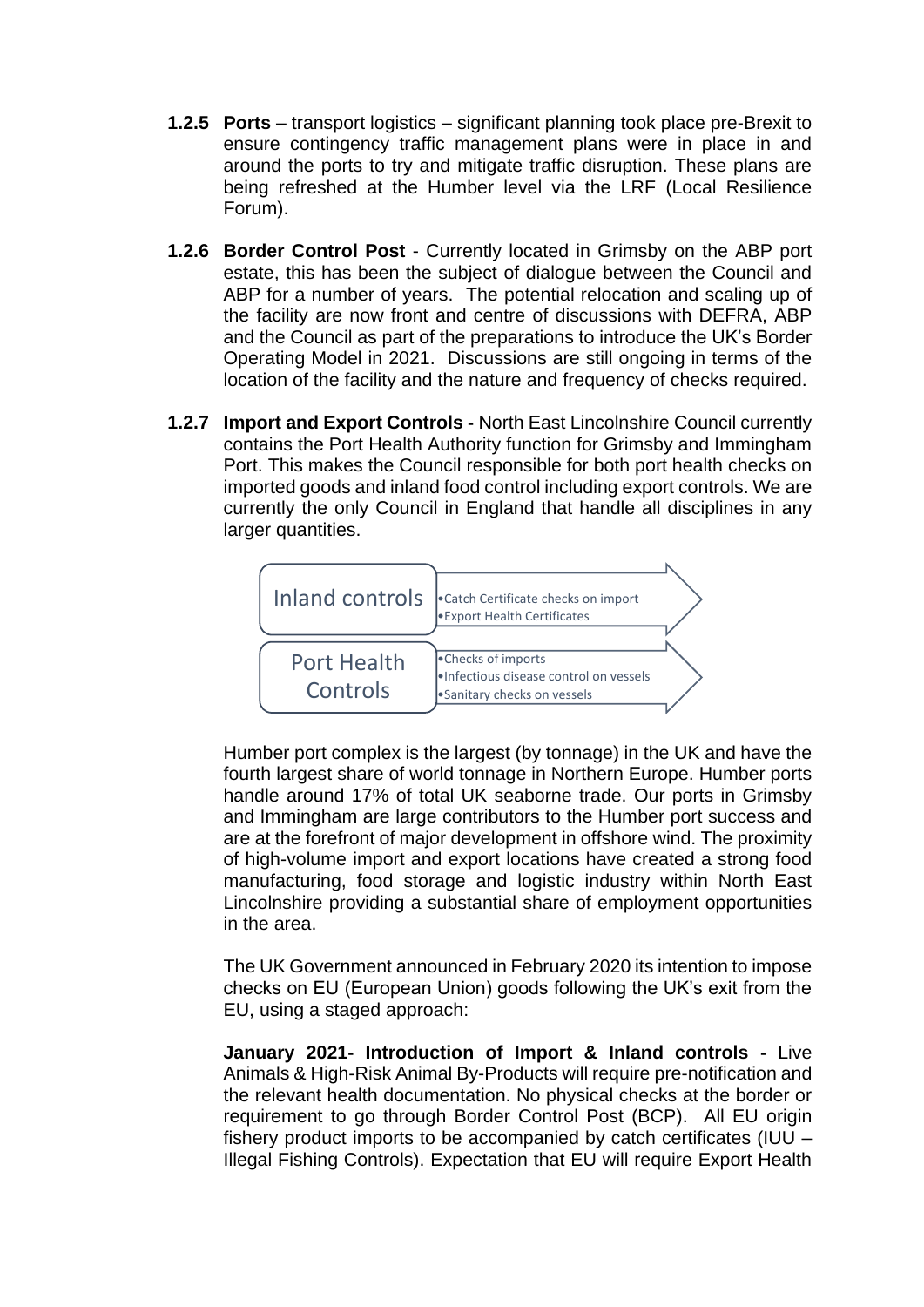Certificates (EHCs) for all high-risk food & feed from UK & catch certificates for relevant fishery products.

**April 2021- Extension of Import Controls -** All imported products of animal origin (POAO) – for example meat, fish, honey, milk or egg products (responsibility of Port Health Authority) and the regulated plants and plant products (responsibility of APHA – Animal and Plant Health Agency) will require pre-notification and the relevant health documentation. No physical checks at the border or requirement to go through BCP at this stage.

**July 2021- Implementation of Full Import Controls -** Imported commodities subject to sanitary and phytosanitary (SPS) controls will have to be presented to BCPs. Catch certificate checks on relevant fishery products to be undertaken in conjunction with SPS checks.

EU exit will be a challenging time for many businesses reliant on import and export trade and will require them to rapidly adapt to new regulations and trade patterns. To ensure we preserve jobs, skills and employment in North East Lincolnshire, it is essential that the Council has sufficient regulatory resources in place to support businesses to become compliant and ensure new export and import requirements are delivered efficiently and without disruption to already stretched logistic chains. By delivering a high quality and responsive service, there is also great potential to attract new trade into the area. Due to logistic challenges with port and road network infrastructure in the traditionally high volume southern English ports, EU exit is a great opportunity for Humber ports to increase capacity. However, such investment is reliant on appropriate investment in regulatory resource to prevent delays in the logistic chain.

The recommended option (as detailed within Appendix 1 – Full Business Case) will enable the Port Health service to handle the increased demand and ensure that the Council can effectively support our food manufacturers and exporters. It is proposed that such increase will be completed through a phased approach to reflect the government's timescales for changes in control.

#### **2. RISKS AND OPPORTUNITIES**

- 2.1 There is a strategic risk on the Council's register which is kept under regular review by the Leadership Team. The outcome of the DEFRA bid and resolution of the location /funding of the Border Control Post are key external decisions which will directly impact on the Council.
- 2.2 This project directly contributes to the Council's strategic priorities for Stronger Economy and Stronger Community; issues arising in relation to the project could affect these aims.
- 2.3 Risk of unidentified or increased costs impacting on spend will be mitigated by in-depth feasibility studies and understanding of requirements with contingencies built in to accommodate these.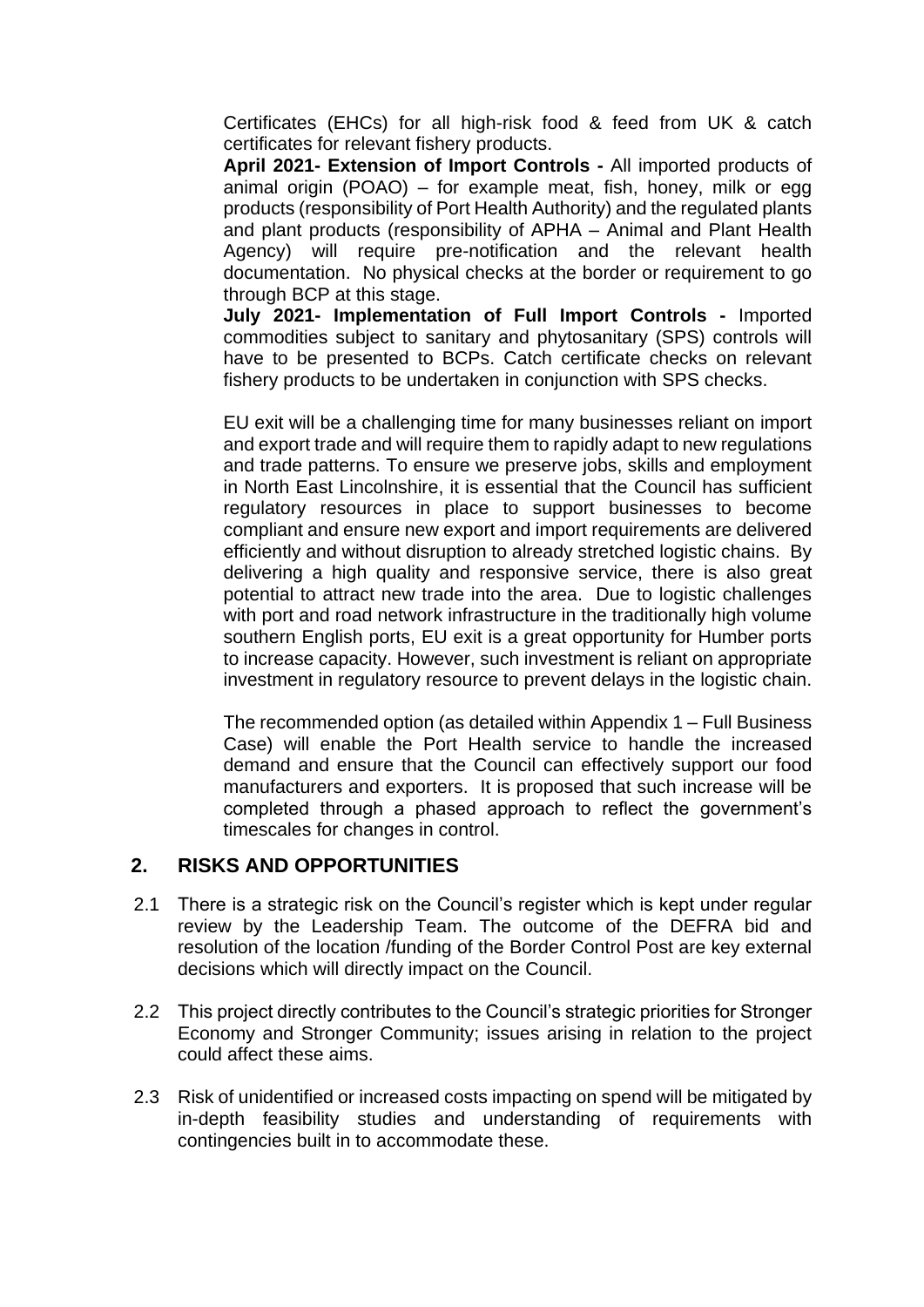- 2.4 Risk of changes to government policy, change in EU policy or stance could impact on expected revenue income as outlined in Appendix 1 (Full Business Case).
- 2.5 Risk of failure/disruption of new UK control systems and the interaction between them.
- 2.6 Risks related to the ability to recruit suitably qualified staff within the timescales required to be mitigated by specialist recruitment support and creation of in-house training package to allow quick upskilling of staff.
- 2.7 The recommended option will develop a service provision which supports the local economy, Local Plan and Town Deal.
- 2.8 The recommended option will result in several new posts, many of which will include the opportunities for applicants of further on the job training to grow their knowledge and skills. This will increase availability of skilled employment in the area.
- 2.9 The revenue savings and efficiencies made would be long term, offsetting the revenue spend required.
- 2.10 The recommended option will:
	- o Encourage a strong economy through the consistent application of regulatory control across the local food manufacturing, distribution, and retail sector.
	- o Encourage the development of sustainable new businesses through the timely provision of new business advice and clear signposting of other sources of good practice information.
	- o Facilitate the efficient movement of food/feed through the operation of a BCP, the provision of export health certificates, organic certification and auditing other movement documentation.
	- o Support the Councils Medium Term Financial Plan by increasing cost recovery of service cost.

# **3. OTHER OPTIONS CONSIDERED**

3.1 A full range of options have been considered and are set out in Appendix 1 (Full Business Case) of this report.

#### **4. REPUTATION AND COMMUNICATIONS CONSIDERATIONS**

4.1 There are potential positive/negative reputational implications for the Council across the various issues highlighted in this report. The Council's communications team are fully engaged in transition planning and a plan is in place to promote guidance to businesses and individuals. Regular communications take place with the relevant Government departments (and MPs), Port Operators, relevant businesses and other stakeholders.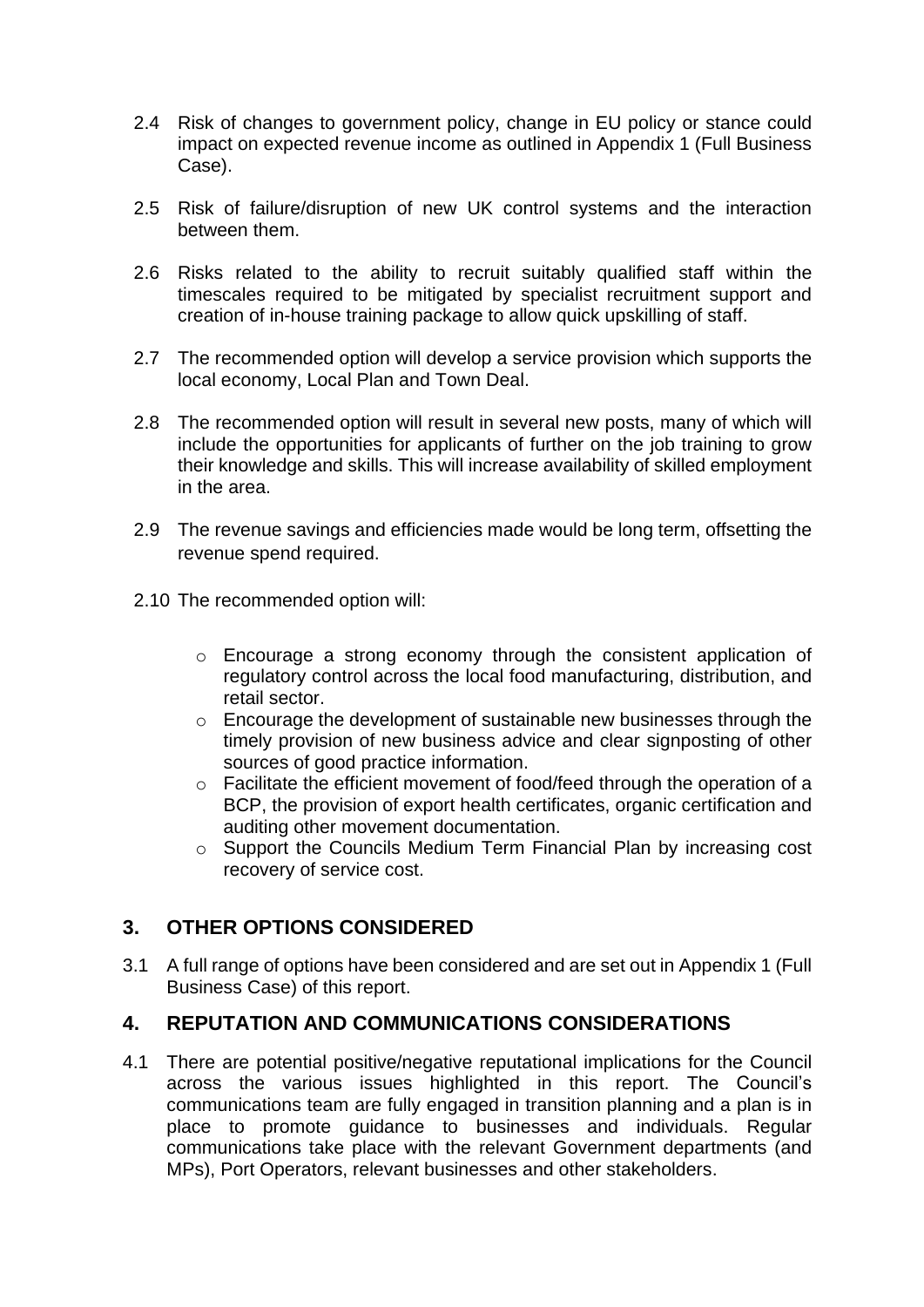# **5. FINANCIAL CONSIDERATIONS**

- 5.1 The Council received one off funding from the Government to support its Brexit preparations. Of the £890k allocated we have spent/committed £590k leaving a contingency of £300k. A bid has been submitted to DEFRA to meet the increased staffing requirement. If there is a funding shortfall, staffing levels will be reassessed and the contingency may be drawn down, in part or in full, to enable minimal staffing levels to be put in place.
- 5.2 There are no expectations of any call on capital expenditure at this time.
- 5.3 A new, expanded, Border Control Post should, based on conservative projection on trade volumes, see income cover increased staffing costs.

#### **6. CLIMATE CHANGE AND ENVIRONMENTAL IMPLICATIONS**

- 6.1 The recommended option supports the Authority's environmental priorities by:
	- Leading North East Lincolnshire towards consuming resources more efficiently and supporting and developing the green economy and infrastructure
	- Recognising and realising the economic and social benefits of a high quality environment
	- Working towards a low carbon North East Lincolnshire that is prepared for, and resilient to, the impacts of climate change.

# **7. CONSULTATION WITH SCRUTINY**

There has been no consultation with scrutiny.

#### **8. FINANCIAL IMPLICATIONS**

At the present time there is still a great deal of uncertainty in relation to the proposed business case. However, the additional posts would be temporary in the initial period with an expectation that they become permanent should income streams reflect the level of anticipated business per government predictions. The level of financial risk associated with the proposal will be mitigated through the receipt of grant funding from DEFRA.

#### **9. LEGAL IMPLICATIONS**

Whilst there is a degree of uncertainty around the impacts of the withdrawal from the European Union it is nevertheless clear that enhanced arrangements at borders will be necessary in terms of the statutory obligations and roles that the Council carries out. It is therefore prudent to meet the anticipated demand as set out in the closed appendix to this report. Emerging legal implications will be managed through engagement with relevant officers and internal governance processes and controls.